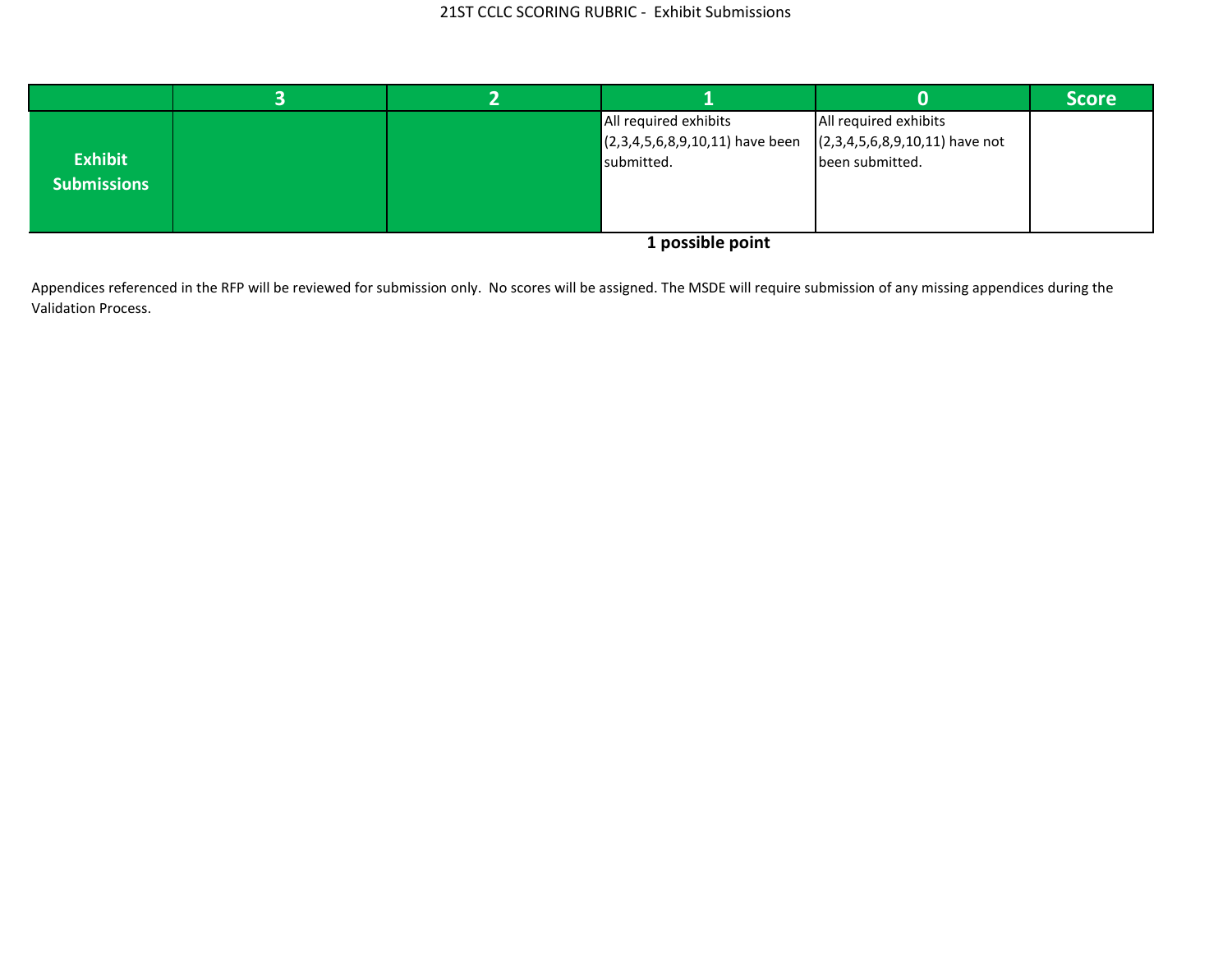| <b>Component</b>                       | 3                                                                                                                                                                                                                                                                                                                                          |                                                                                                                                                                                                                                                                         |                                                                                                                                                                                       | Ω                                                                                                | <b>Score</b> |
|----------------------------------------|--------------------------------------------------------------------------------------------------------------------------------------------------------------------------------------------------------------------------------------------------------------------------------------------------------------------------------------------|-------------------------------------------------------------------------------------------------------------------------------------------------------------------------------------------------------------------------------------------------------------------------|---------------------------------------------------------------------------------------------------------------------------------------------------------------------------------------|--------------------------------------------------------------------------------------------------|--------------|
| <b>Definition of</b>                   | The Extent of Need for the                                                                                                                                                                                                                                                                                                                 | The Extent of Need for the                                                                                                                                                                                                                                              | The Extent of Need for the                                                                                                                                                            | The Extent of Need for the                                                                       |              |
| the problem or                         | Project section clearly defines                                                                                                                                                                                                                                                                                                            | Project section partially defines                                                                                                                                                                                                                                       | Project section vaguely defines                                                                                                                                                       | Project section fails to define the                                                              |              |
| obstacle the                           |                                                                                                                                                                                                                                                                                                                                            | the problem or obstacle the 21st the problem or obstacle the 21st the problem or obstacle the 21st problem or obstacle the 21st                                                                                                                                         |                                                                                                                                                                                       |                                                                                                  |              |
|                                        | <b>Century Community Learning</b>                                                                                                                                                                                                                                                                                                          | CCLC program will address.                                                                                                                                                                                                                                              | CCLC program will address.                                                                                                                                                            | <b>Century Community Learning</b>                                                                |              |
| <b>21st Century</b>                    | Community Centers (CCLC) will<br>address.                                                                                                                                                                                                                                                                                                  |                                                                                                                                                                                                                                                                         |                                                                                                                                                                                       | Community Centers (CCLC) will<br>address.                                                        |              |
| <b>Community</b>                       |                                                                                                                                                                                                                                                                                                                                            |                                                                                                                                                                                                                                                                         |                                                                                                                                                                                       |                                                                                                  |              |
| Learning                               |                                                                                                                                                                                                                                                                                                                                            |                                                                                                                                                                                                                                                                         |                                                                                                                                                                                       |                                                                                                  |              |
| <b>Center</b>                          |                                                                                                                                                                                                                                                                                                                                            |                                                                                                                                                                                                                                                                         |                                                                                                                                                                                       |                                                                                                  |              |
| program will                           |                                                                                                                                                                                                                                                                                                                                            |                                                                                                                                                                                                                                                                         |                                                                                                                                                                                       |                                                                                                  |              |
| address.                               |                                                                                                                                                                                                                                                                                                                                            |                                                                                                                                                                                                                                                                         |                                                                                                                                                                                       |                                                                                                  |              |
| <b>Quantitative</b><br><b>Data</b>     | The Extent of Need for the<br>Project section includes both<br>specific to the target population<br>and the school(s) the project will that partially supports the<br>and Qualitative serve that convincingly support<br>the identified problem. Data<br>sources are clearly identified as<br>well as the methods used to<br>collect them. | The Extent of Need for the<br>Project section includes both<br>quantitative and qualitative data quantitative and qualitative data type of data (quantitative or<br>specific to the target population<br>identified problem OR some<br>data sources are not identified. | The Extent of Need for the<br>Project section includes only one Project section includes either<br>qualitative) OR the data<br>provided are not specific to the<br>target population. | The Extent of Need for the<br>quantitative nor qualitative data.                                 |              |
| <b>Multiple</b><br><b>Stakeholders</b> | The Extent of Need for the<br>Project section uses data from<br>multiple stakeholders from the<br>local community including<br>representative numbers of<br>students, parents, and school<br>staff.                                                                                                                                        | The Extent of Need for the<br>Project section uses data from<br>multiple stakeholders from the<br>local community including<br>students, parents, and school<br>staff, but the participation of<br>one or more groups is too small<br>to be fully representative.       | The Extent of Need for the<br>Project section uses data from<br>multiple stakeholders from the<br>local community but one key<br>stakeholder group is not<br>included.                | The Extent of Need for the<br>Project section uses data from<br>only a single stakeholder group. |              |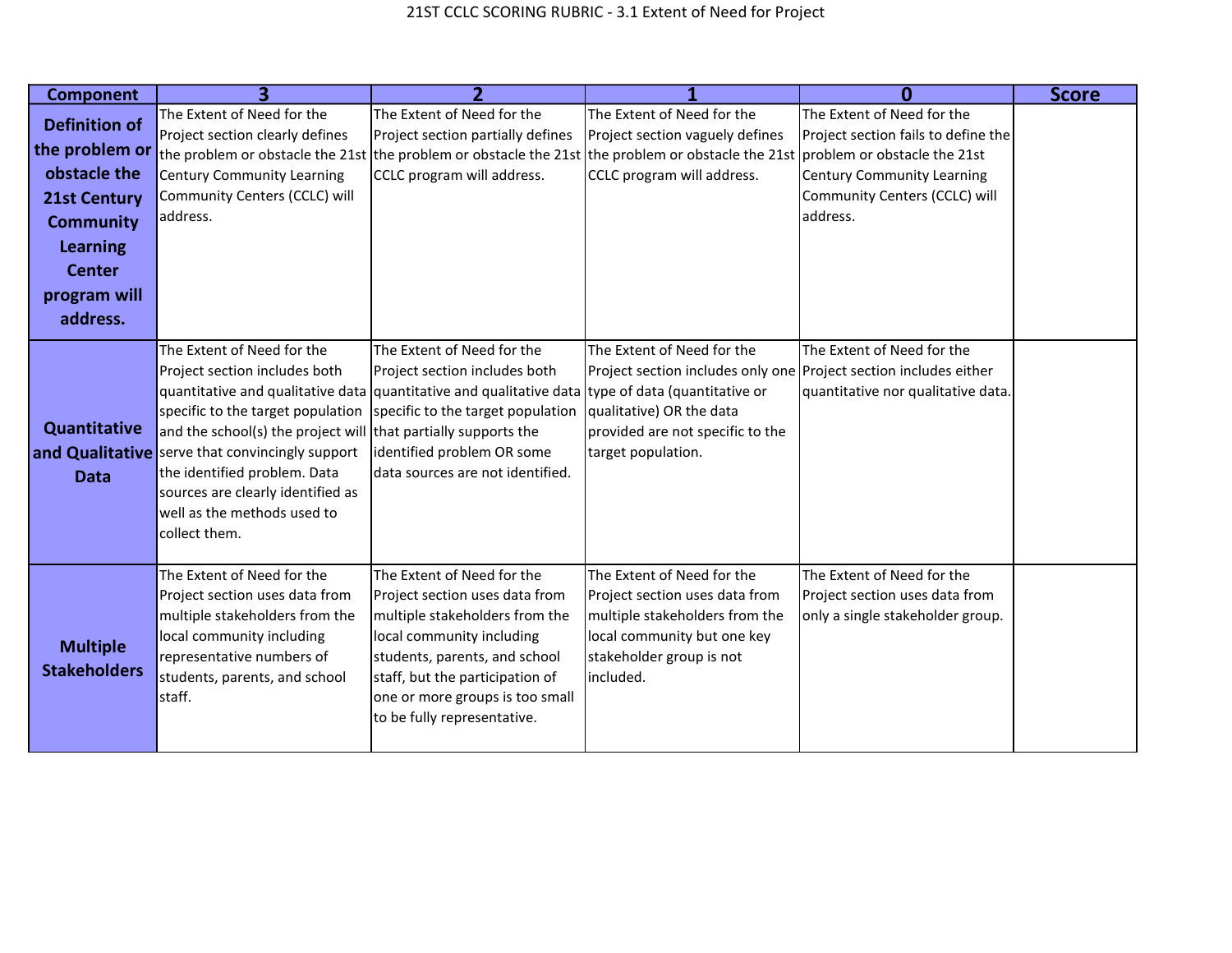|                  | The Extent of Need for the                                     | The Extent of Need for the | The Extent of Need for the                                          | The Extent of Need for the    |  |
|------------------|----------------------------------------------------------------|----------------------------|---------------------------------------------------------------------|-------------------------------|--|
|                  | Project section clearly and                                    | Project section partially  | Project section vaguely describes Project section fails to describe |                               |  |
|                  | convincingly describes the wider describes the wider impact on |                            | a slight impact on the local                                        | the wider impact on the local |  |
| Impact on        | impact on the local community if the local community if the    |                            | community if the problem is not community if the problem is not     |                               |  |
| Local            | the problem is not addressed,                                  | problem is not addressed.  | addressed.                                                          | laddressed.                   |  |
| <b>Community</b> | states when and where the                                      |                            |                                                                     |                               |  |
|                  | problem exists, and documents                                  |                            |                                                                     |                               |  |
|                  | the factors contributing to the                                |                            |                                                                     |                               |  |
|                  | problem.                                                       |                            |                                                                     |                               |  |
|                  |                                                                |                            |                                                                     |                               |  |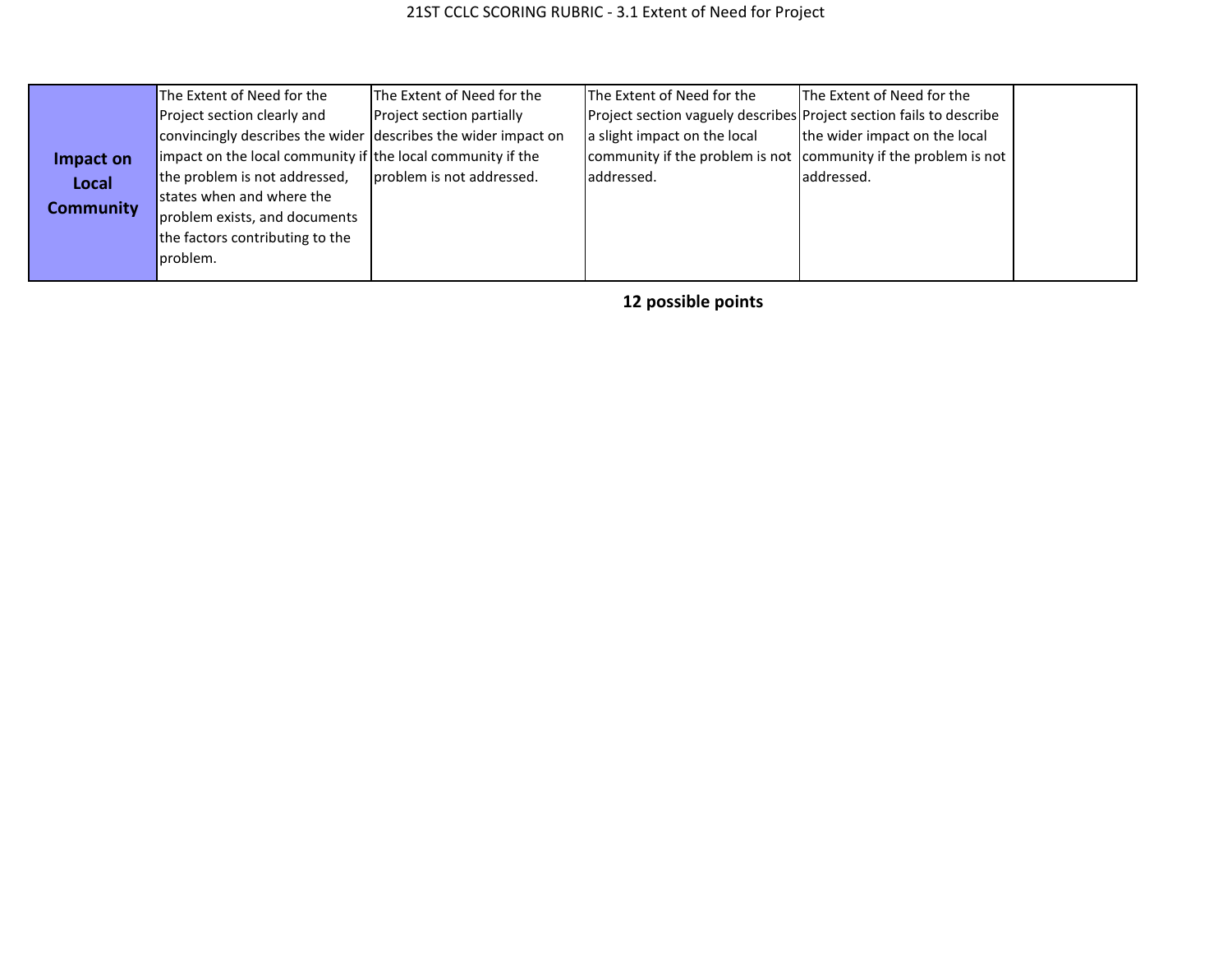| <b>Component</b>                                                             |                                                                                                                                                                                                                                                                                                                                                                                                                                    |                                                                                                                                                                                                                                                                            |                                                                                                                                                                                                                                                                                                                                                   |                                                                                                                                                                                                                                                                    | <b>Score</b> |
|------------------------------------------------------------------------------|------------------------------------------------------------------------------------------------------------------------------------------------------------------------------------------------------------------------------------------------------------------------------------------------------------------------------------------------------------------------------------------------------------------------------------|----------------------------------------------------------------------------------------------------------------------------------------------------------------------------------------------------------------------------------------------------------------------------|---------------------------------------------------------------------------------------------------------------------------------------------------------------------------------------------------------------------------------------------------------------------------------------------------------------------------------------------------|--------------------------------------------------------------------------------------------------------------------------------------------------------------------------------------------------------------------------------------------------------------------|--------------|
| <b>Evidence-Based</b><br><b>Research</b>                                     | The proposed core academic<br>activities are clearly supported<br>by rigorous, peer-reviewed<br>evidence-based research that<br>provides convincing evidence of<br>the success of the specific<br>activities/strategies with diverse<br>populations and/or with<br>populations similar to the target<br>population.                                                                                                                | The proposed core academic<br>activities are partially supported<br>by evidence-based research or<br>that provides some evidence<br>that the program or activity may activities.<br>be successful.                                                                         | The section provides limited or<br>unrelated evidence-based<br>research to support the<br>proposed core academic                                                                                                                                                                                                                                  | No evidence-based research is<br>cited.                                                                                                                                                                                                                            |              |
| <b>Strategies and</b><br><b>Activities</b>                                   | The section provides convincing<br>evidence that most of the<br>proposed enrichment strategies<br>and activities will meet the<br>academic needs, and/or other<br>needs if applicable, of the target needs if applicable, of the target<br>student population as described<br>in the Extent of Need for the<br>Project.                                                                                                            | The section partially provides<br>evidence that most of the<br>proposed enrichment strategies<br>and activities will meet the<br>academic needs, and/or other<br>student population as described<br>in the Extent of Need for the<br>Project.                              | The section provides limited or<br>unrelated evidence that most of<br>the proposed enrichment<br>strategies and activities will<br>meet the academic needs,<br>and/or other needs if applicable,<br>of the target student population<br>as described in the Extent of<br>Need for the Project.                                                    | The section fails to provide<br>evidence that the proposed<br>enrichment strategies and<br>activities will meet the academic<br>needs, and/or other needs if<br>applicable, of the target student<br>population as described in the<br>Extent of Need for Project. |              |
| <b>Strategies and</b><br><b>Activities to Meet</b><br><b>Families' Needs</b> | The section clearly describes the $\sqrt{\frac{1}{1}}$ The section partially describes<br>proposed strategies and<br>activities supporting the literacy<br>and related educational<br>development of the families of<br>participating children, and<br>provides convincing evidence<br>that these services will meet the these services will meet the<br>families' needs as described in<br>the Extent of Need for the<br>Project. | the proposed strategies and<br>activities supporting the literacy<br>and related educational<br>development of the families of<br>participating children, and<br>provides some evidence that<br>lfamilies' needs as described in<br>the Extent of Need for the<br>Project. | The section vaguely describes<br>the proposed strategies and<br>activities supporting the literacy<br>and related educational<br>development of the families of<br>participating children, and<br>provides limited evidence that<br>these services are will meet the<br>families' needs as described in<br>the Extent of Need for the<br>Project. | The section fails to describe the<br>proposed strategies and<br>activities supporting the literacy<br>and related educational<br>development of the families of<br>participating children.                                                                         |              |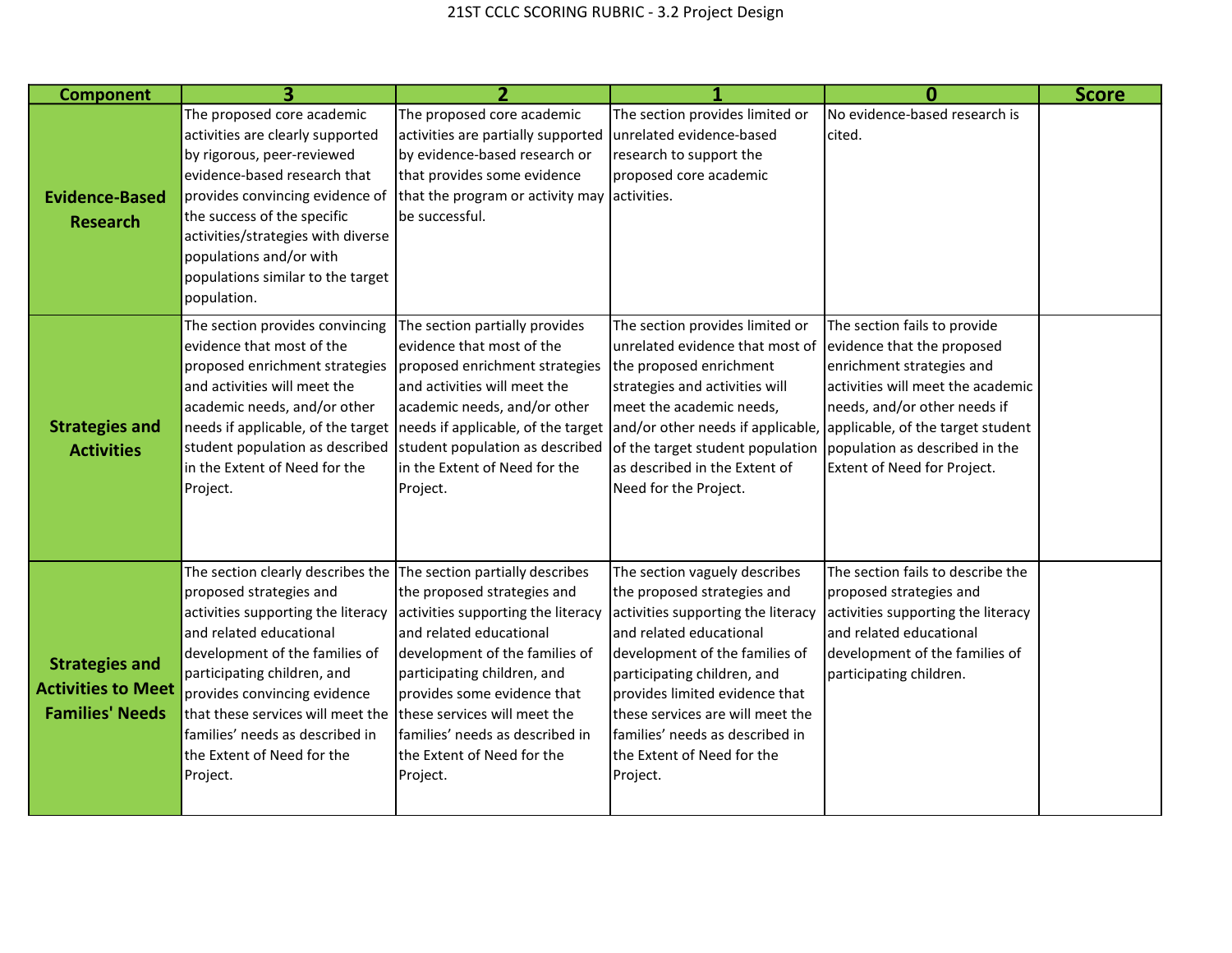| <b>Evidence or</b>                         | The section provides convincing<br>evidence-based research that<br>the lead agency and its partners<br>have in providing educational<br>and related activities that will<br>complement and enhance the<br><b>Promise of Success</b> academic achievement and<br>positive youth development of<br>students.                                                                                                      | The section provides partial<br>evidence-based research that<br>the lead agency and its partners<br>have in providing educational<br>land related activities that will<br>complement and enhance the<br>academic achievement and<br>positive youth development of<br>students.                                                     | The section provides limited<br>evidence-based research that<br>the lead agency and its partners<br>have in providing educational<br>land related activities.                                                                                                                                                                            | The section provides no<br>evidence-based research that<br>the lead agency and its partners<br>have in providing educational<br>and related activities.                                              |  |
|--------------------------------------------|-----------------------------------------------------------------------------------------------------------------------------------------------------------------------------------------------------------------------------------------------------------------------------------------------------------------------------------------------------------------------------------------------------------------|------------------------------------------------------------------------------------------------------------------------------------------------------------------------------------------------------------------------------------------------------------------------------------------------------------------------------------|------------------------------------------------------------------------------------------------------------------------------------------------------------------------------------------------------------------------------------------------------------------------------------------------------------------------------------------|------------------------------------------------------------------------------------------------------------------------------------------------------------------------------------------------------|--|
| <b>Selection and</b><br><b>Recruitment</b> | The section presents selection<br>criteria that are aligned with the<br>population's needs and clearly<br>describes how the target group<br>will be identified, recruited, and<br>selected. This section clearly and<br>thoroughly describes how<br>information about the program<br>(including its location) will be<br>disseminated to the community<br>in a manner that is<br>understandable and accessible. | The section presents selection<br>criteria that are aligned with the<br>population's needs and partially<br>describes how the target group<br>will be identified, recruited, and<br>selected. This section describes<br>how information about the<br>program (including its location)<br>will be disseminated to the<br>community. | The section presents selection<br>criteria that has a limited<br>alignment with the population's<br>needs and describes how the<br>target group will be identified,<br>recruited, and selected. This<br>section vaguely describes<br>information about the program<br>(including its location) will be<br>disseminated to the community. | The section fails to describe<br>participant selection and<br>recruitment criteria. This section<br>fails to describe how information<br>about the program will be<br>disseminated to the community. |  |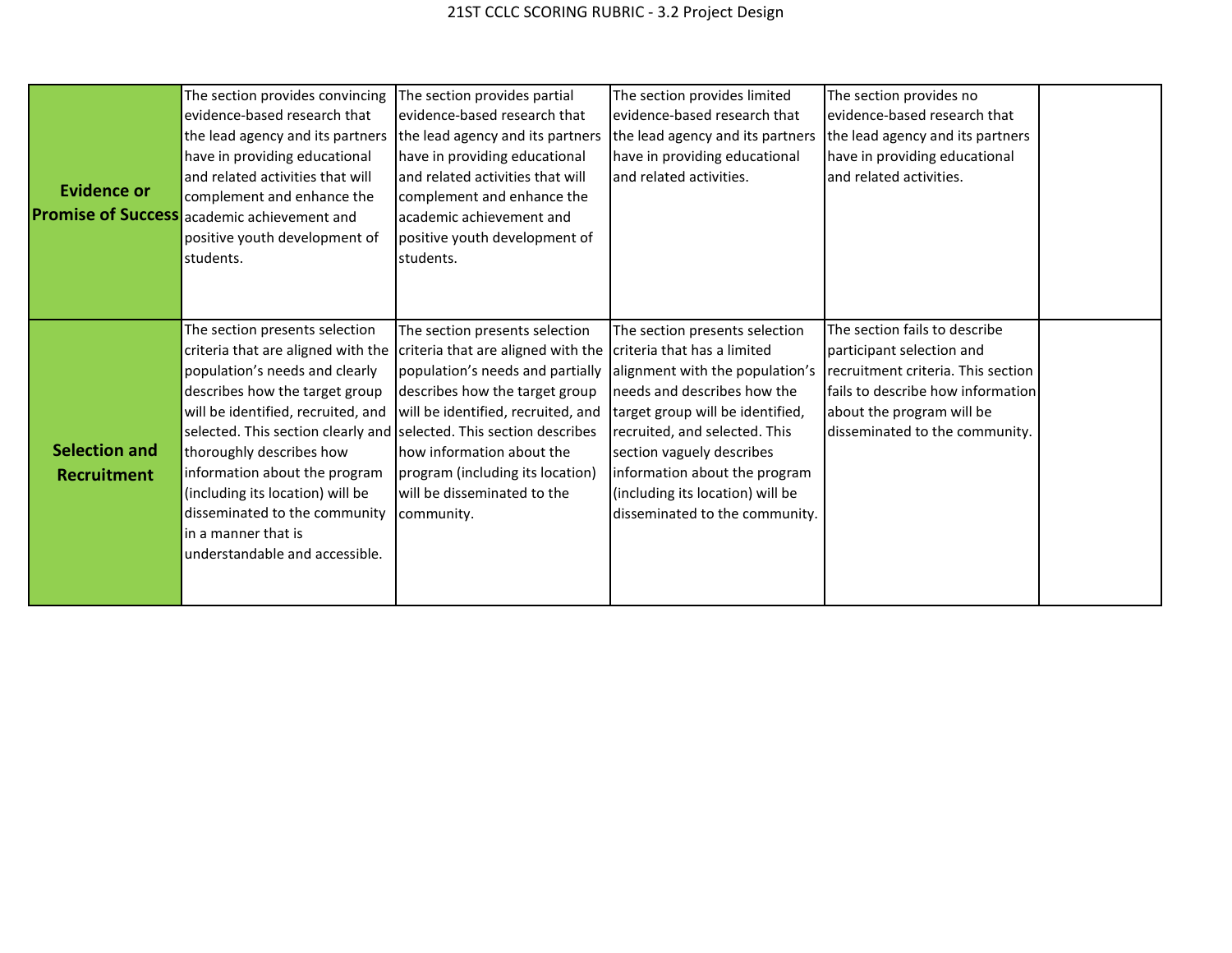| <b>Academic and</b><br><b>Enrichment Time</b> | The section clearly and<br>thoroughly describes how the<br>logistics and schedule for the<br>proposed strategies/activities<br>engage participants in<br>meaningful activity, including<br>one hour of uninterrupted<br>academic time, and one hour of<br>uninterrupted enrichment time.<br>Possible obstacles are<br>anticipated and addressed.                           | The section partially describes<br>how the logistics and schedule<br>for the proposed<br>strategies/activities engage<br>participants in activity including,<br>one hour of uninterrupted<br>academic time, and one hour of<br>uninterrupted enrichment time.<br>Possible obstacles are<br>anticipated and addressed. | The section vaguely describes<br>how the logistics and schedule<br>for the proposed<br>strategies/activities engage<br>participants in activity including,<br>one hour of uninterrupted<br>academic time, and one hour of<br>uninterrupted enrichment time.          | The section fails to describe how<br>the logistics and schedule for the<br>proposed strategies/activities<br>engage participants in activity<br>including, one hour of<br>uninterrupted academic time,<br>and one hour of uninterrupted<br>enrichment time. |  |
|-----------------------------------------------|----------------------------------------------------------------------------------------------------------------------------------------------------------------------------------------------------------------------------------------------------------------------------------------------------------------------------------------------------------------------------|-----------------------------------------------------------------------------------------------------------------------------------------------------------------------------------------------------------------------------------------------------------------------------------------------------------------------|----------------------------------------------------------------------------------------------------------------------------------------------------------------------------------------------------------------------------------------------------------------------|-------------------------------------------------------------------------------------------------------------------------------------------------------------------------------------------------------------------------------------------------------------|--|
| <b>Frequency and</b><br><b>Duration</b>       | The section clearly and<br>convincingly describes how the<br>frequency and duration of the<br>program will meet the needs of<br>the target group, and meet the<br>required number of program<br>hours.                                                                                                                                                                     | The section partially describes<br>how the frequency and duration<br>of the program will meet the<br>needs of the target group,<br>and/or meet the required<br>number of hours, but some<br>questions remain.                                                                                                         | The section vaguely describes<br>how the frequency and duration<br>of the program will meet the<br>needs of the target group OR<br>fails to meet the described<br>number of hours, OR the<br>frequency or duration may not<br>meet the needs of the target<br>group. | The section fails to describe how<br>the frequency and duration of<br>the program will meet the needs<br>of the target group OR the<br>proposed frequency and<br>duration are inappropriate for<br>the needs of the target group.                           |  |
| <b>Attendance</b>                             | The section provides a clear<br>description of how the program<br>will monitor attendance<br>(including the issue of students<br>absent from school, students<br>with early dismissal, and<br>notifying parents when students<br>are absent from the program)<br>that is likely to result in clear<br>communication with parents<br>and improved student<br>participation. | The section provides a<br>description of how the program<br>will monitor attendance so that<br>some communication with<br>parents and improved student<br>participation may occur, but<br>portion of the monitoring plan<br>are problematic.                                                                          | The section provides a vague<br>description of how the program<br>will monitor attendance.                                                                                                                                                                           | The section fails to provide a<br>description of how the program<br>will monitor attendance OR the<br>description provided does not<br>ensure clear communication<br>with parents and improved<br>student participation.                                    |  |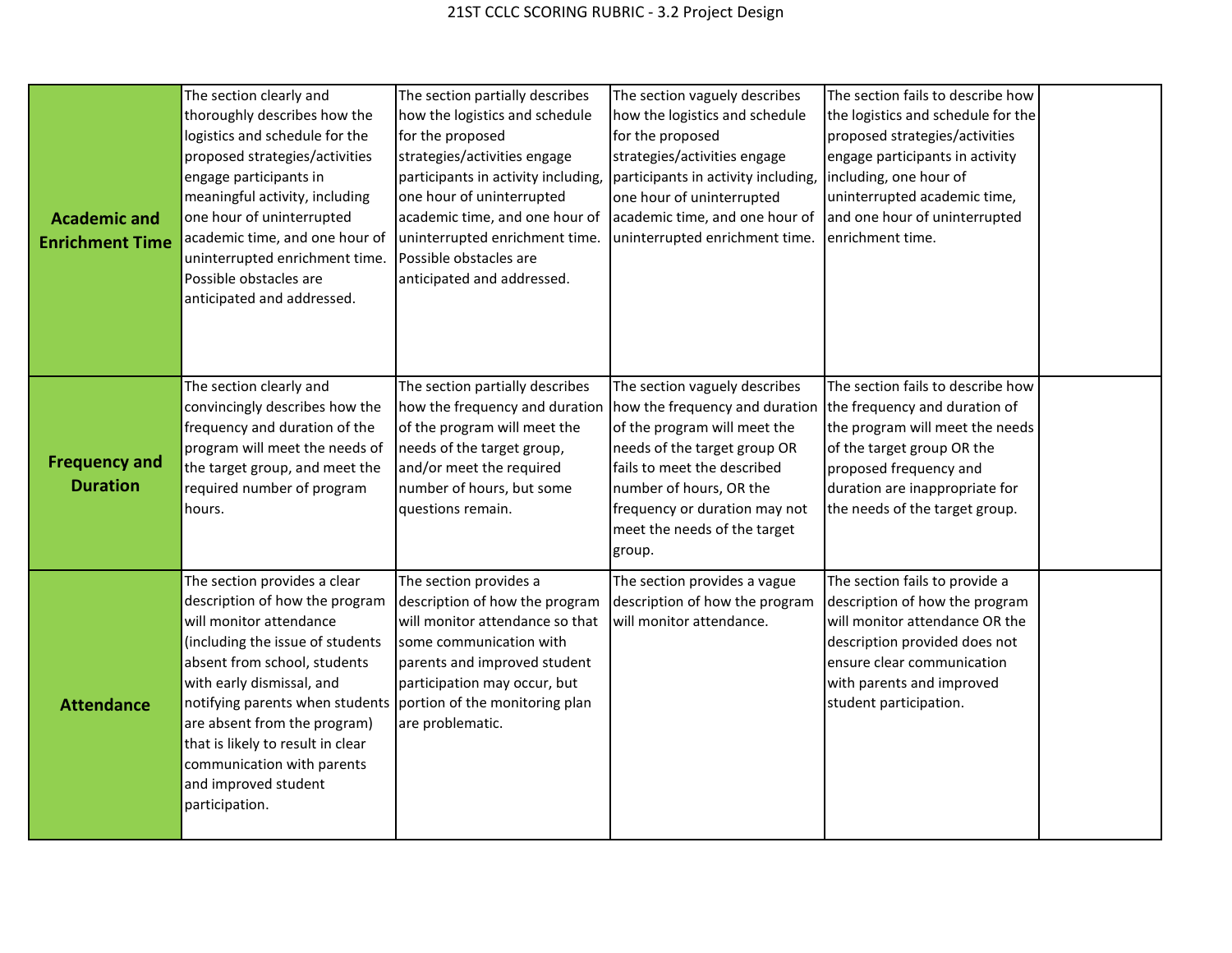| <b>Transportation</b><br><b>Plan</b>      |                                                                                                                                                                                                                                                                                                        |                                                                                                                                                                                                                                      | The section provides a clear<br>description of a transportation<br>plan (including how participants<br>will arrive at and leave from the<br>program safely) that is likely to<br>result in students being safe and<br>secure.                                                      | The section fails to provide a<br>description of a transportation<br>plan OR the proposed plan will<br>not ensure the safe arrival and<br>departure of students.                                                                                                                 |  |
|-------------------------------------------|--------------------------------------------------------------------------------------------------------------------------------------------------------------------------------------------------------------------------------------------------------------------------------------------------------|--------------------------------------------------------------------------------------------------------------------------------------------------------------------------------------------------------------------------------------|------------------------------------------------------------------------------------------------------------------------------------------------------------------------------------------------------------------------------------------------------------------------------------|----------------------------------------------------------------------------------------------------------------------------------------------------------------------------------------------------------------------------------------------------------------------------------|--|
| <b>Professional</b><br><b>Development</b> | The section provides a clear<br>description of a professional<br>development plan (including the but omits including one or two<br>provider, eligibility, frequency,<br>accountability and sharing) that<br>is likely to result in high-quality<br>program implementation.                             | The section describes a<br>professional development plan,<br>of the following components:<br>the provider, eligibility,<br>frequency, accountability or<br>sharing.                                                                  | The section describes a<br>professional development plan,<br>but omits more than two of the<br>following components: the<br>provider, eligibility, frequency,<br>accountability or sharing.                                                                                        | The section fails to describe a<br>professional development plan.                                                                                                                                                                                                                |  |
| <b>Staff/Volunteer</b><br><b>Training</b> | The section clearly and<br>thoroughly explains how staff<br>will be selected, trained, and<br>supervised (including volunteers (including volunteers if<br>if applicable); how background<br>checks will be conducted; and a<br>description of staff and<br>volunteers' roles and<br>responsibilities. | The section partially explains<br>how staff will be selected,<br>trained, and supervised<br>applicable); how background<br>checks will be conducted; and a<br>description of staff and<br>volunteers' roles and<br>responsibilities. | The section vaguely explains<br>how staff will be selected,<br>trained, and supervised<br>(including volunteers if<br>applicable); how background<br>checks will be conducted; and/or<br>does not include a description of<br>staff and volunteers' roles and<br>responsibilities. | The section fails to provide an<br>explanation of how staff will be<br>selected, trained, and supervised<br>(including volunteers if<br>applicable); how background<br>checks will be conducted; and a<br>description of staff and<br>volunteers' roles and<br>responsibilities. |  |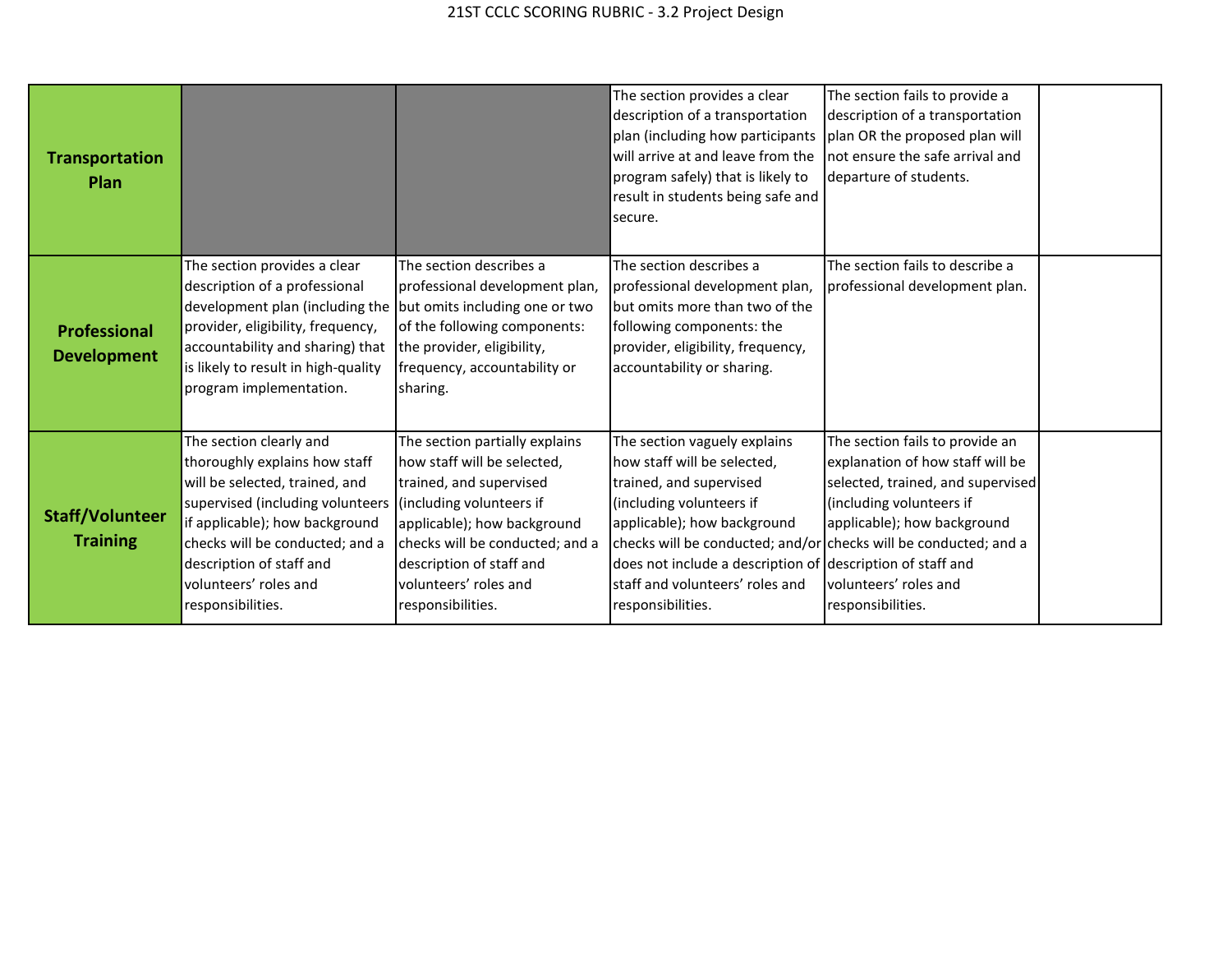|                                                                                                                                                                                                                     |                                                                                                                                                                                                                                                                                                                                                                                                                                                                                                                                                                                                                                                                                                                                                                                                                                                                                                                                                                                                                                                                                                                                                                                                                                                                                                                                                                        | The section clearly and         | The section fails to address any |  |
|---------------------------------------------------------------------------------------------------------------------------------------------------------------------------------------------------------------------|------------------------------------------------------------------------------------------------------------------------------------------------------------------------------------------------------------------------------------------------------------------------------------------------------------------------------------------------------------------------------------------------------------------------------------------------------------------------------------------------------------------------------------------------------------------------------------------------------------------------------------------------------------------------------------------------------------------------------------------------------------------------------------------------------------------------------------------------------------------------------------------------------------------------------------------------------------------------------------------------------------------------------------------------------------------------------------------------------------------------------------------------------------------------------------------------------------------------------------------------------------------------------------------------------------------------------------------------------------------------|---------------------------------|----------------------------------|--|
|                                                                                                                                                                                                                     |                                                                                                                                                                                                                                                                                                                                                                                                                                                                                                                                                                                                                                                                                                                                                                                                                                                                                                                                                                                                                                                                                                                                                                                                                                                                                                                                                                        | thoroughly addresses any issues |                                  |  |
|                                                                                                                                                                                                                     |                                                                                                                                                                                                                                                                                                                                                                                                                                                                                                                                                                                                                                                                                                                                                                                                                                                                                                                                                                                                                                                                                                                                                                                                                                                                                                                                                                        | relative to the provision of    |                                  |  |
|                                                                                                                                                                                                                     | of the issues relative to the<br>provision of equitable<br>participation (GEPA).<br>equitable participation in the<br><b>General Education Provisions Act</b><br>(GEPA); describes how the<br>program will implement the<br>specific requirements of each<br>student's Individualized<br>Education Plan (IEP); and<br>describes how the program will<br>accommodate students and<br>families for whom English is a<br>second language.<br>The section clearly details how<br>The section fails to address how<br>the program will provide<br>the program will provide<br>comparable opportunities for<br>comparable opportunities for<br>students from private schools as students from private schools as<br>required.<br>required.<br>The applicant partially describes The applicant vaguely describes<br>The applicant fails to describe<br>efforts to provide a timely notice efforts to provide a timely notice efforts to provide a timely notice efforts to provide a timely notice<br>of intent to submit an<br>of intent to submit an<br>of intent to submit an<br>application and include a<br>application and include a<br>application and include a<br>description of how the<br>description of how the<br>description of how the<br>information will be<br>information will be<br>information will be<br>disseminated.<br>disseminated.<br>disseminated. |                                 |                                  |  |
| <b>Accessibility</b><br><b>Private Schools</b><br>The applicant clearly describes<br>of intent to submit an<br>application and include a<br><b>Intent to Apply</b><br>description of how the<br>information will be |                                                                                                                                                                                                                                                                                                                                                                                                                                                                                                                                                                                                                                                                                                                                                                                                                                                                                                                                                                                                                                                                                                                                                                                                                                                                                                                                                                        |                                 |                                  |  |
|                                                                                                                                                                                                                     |                                                                                                                                                                                                                                                                                                                                                                                                                                                                                                                                                                                                                                                                                                                                                                                                                                                                                                                                                                                                                                                                                                                                                                                                                                                                                                                                                                        |                                 |                                  |  |
|                                                                                                                                                                                                                     |                                                                                                                                                                                                                                                                                                                                                                                                                                                                                                                                                                                                                                                                                                                                                                                                                                                                                                                                                                                                                                                                                                                                                                                                                                                                                                                                                                        |                                 |                                  |  |
|                                                                                                                                                                                                                     |                                                                                                                                                                                                                                                                                                                                                                                                                                                                                                                                                                                                                                                                                                                                                                                                                                                                                                                                                                                                                                                                                                                                                                                                                                                                                                                                                                        |                                 |                                  |  |
|                                                                                                                                                                                                                     |                                                                                                                                                                                                                                                                                                                                                                                                                                                                                                                                                                                                                                                                                                                                                                                                                                                                                                                                                                                                                                                                                                                                                                                                                                                                                                                                                                        |                                 |                                  |  |
|                                                                                                                                                                                                                     |                                                                                                                                                                                                                                                                                                                                                                                                                                                                                                                                                                                                                                                                                                                                                                                                                                                                                                                                                                                                                                                                                                                                                                                                                                                                                                                                                                        |                                 |                                  |  |
|                                                                                                                                                                                                                     |                                                                                                                                                                                                                                                                                                                                                                                                                                                                                                                                                                                                                                                                                                                                                                                                                                                                                                                                                                                                                                                                                                                                                                                                                                                                                                                                                                        |                                 |                                  |  |
|                                                                                                                                                                                                                     |                                                                                                                                                                                                                                                                                                                                                                                                                                                                                                                                                                                                                                                                                                                                                                                                                                                                                                                                                                                                                                                                                                                                                                                                                                                                                                                                                                        |                                 |                                  |  |
|                                                                                                                                                                                                                     |                                                                                                                                                                                                                                                                                                                                                                                                                                                                                                                                                                                                                                                                                                                                                                                                                                                                                                                                                                                                                                                                                                                                                                                                                                                                                                                                                                        |                                 |                                  |  |
|                                                                                                                                                                                                                     |                                                                                                                                                                                                                                                                                                                                                                                                                                                                                                                                                                                                                                                                                                                                                                                                                                                                                                                                                                                                                                                                                                                                                                                                                                                                                                                                                                        |                                 |                                  |  |
|                                                                                                                                                                                                                     |                                                                                                                                                                                                                                                                                                                                                                                                                                                                                                                                                                                                                                                                                                                                                                                                                                                                                                                                                                                                                                                                                                                                                                                                                                                                                                                                                                        |                                 |                                  |  |
|                                                                                                                                                                                                                     |                                                                                                                                                                                                                                                                                                                                                                                                                                                                                                                                                                                                                                                                                                                                                                                                                                                                                                                                                                                                                                                                                                                                                                                                                                                                                                                                                                        |                                 |                                  |  |
|                                                                                                                                                                                                                     |                                                                                                                                                                                                                                                                                                                                                                                                                                                                                                                                                                                                                                                                                                                                                                                                                                                                                                                                                                                                                                                                                                                                                                                                                                                                                                                                                                        |                                 |                                  |  |
|                                                                                                                                                                                                                     |                                                                                                                                                                                                                                                                                                                                                                                                                                                                                                                                                                                                                                                                                                                                                                                                                                                                                                                                                                                                                                                                                                                                                                                                                                                                                                                                                                        |                                 |                                  |  |
|                                                                                                                                                                                                                     |                                                                                                                                                                                                                                                                                                                                                                                                                                                                                                                                                                                                                                                                                                                                                                                                                                                                                                                                                                                                                                                                                                                                                                                                                                                                                                                                                                        |                                 |                                  |  |
|                                                                                                                                                                                                                     |                                                                                                                                                                                                                                                                                                                                                                                                                                                                                                                                                                                                                                                                                                                                                                                                                                                                                                                                                                                                                                                                                                                                                                                                                                                                                                                                                                        |                                 |                                  |  |
|                                                                                                                                                                                                                     |                                                                                                                                                                                                                                                                                                                                                                                                                                                                                                                                                                                                                                                                                                                                                                                                                                                                                                                                                                                                                                                                                                                                                                                                                                                                                                                                                                        |                                 |                                  |  |
|                                                                                                                                                                                                                     |                                                                                                                                                                                                                                                                                                                                                                                                                                                                                                                                                                                                                                                                                                                                                                                                                                                                                                                                                                                                                                                                                                                                                                                                                                                                                                                                                                        |                                 |                                  |  |
|                                                                                                                                                                                                                     |                                                                                                                                                                                                                                                                                                                                                                                                                                                                                                                                                                                                                                                                                                                                                                                                                                                                                                                                                                                                                                                                                                                                                                                                                                                                                                                                                                        |                                 |                                  |  |
|                                                                                                                                                                                                                     |                                                                                                                                                                                                                                                                                                                                                                                                                                                                                                                                                                                                                                                                                                                                                                                                                                                                                                                                                                                                                                                                                                                                                                                                                                                                                                                                                                        |                                 |                                  |  |
| disseminated.                                                                                                                                                                                                       |                                                                                                                                                                                                                                                                                                                                                                                                                                                                                                                                                                                                                                                                                                                                                                                                                                                                                                                                                                                                                                                                                                                                                                                                                                                                                                                                                                        |                                 |                                  |  |
|                                                                                                                                                                                                                     |                                                                                                                                                                                                                                                                                                                                                                                                                                                                                                                                                                                                                                                                                                                                                                                                                                                                                                                                                                                                                                                                                                                                                                                                                                                                                                                                                                        |                                 |                                  |  |
|                                                                                                                                                                                                                     |                                                                                                                                                                                                                                                                                                                                                                                                                                                                                                                                                                                                                                                                                                                                                                                                                                                                                                                                                                                                                                                                                                                                                                                                                                                                                                                                                                        |                                 |                                  |  |
|                                                                                                                                                                                                                     |                                                                                                                                                                                                                                                                                                                                                                                                                                                                                                                                                                                                                                                                                                                                                                                                                                                                                                                                                                                                                                                                                                                                                                                                                                                                                                                                                                        |                                 |                                  |  |
|                                                                                                                                                                                                                     |                                                                                                                                                                                                                                                                                                                                                                                                                                                                                                                                                                                                                                                                                                                                                                                                                                                                                                                                                                                                                                                                                                                                                                                                                                                                                                                                                                        |                                 |                                  |  |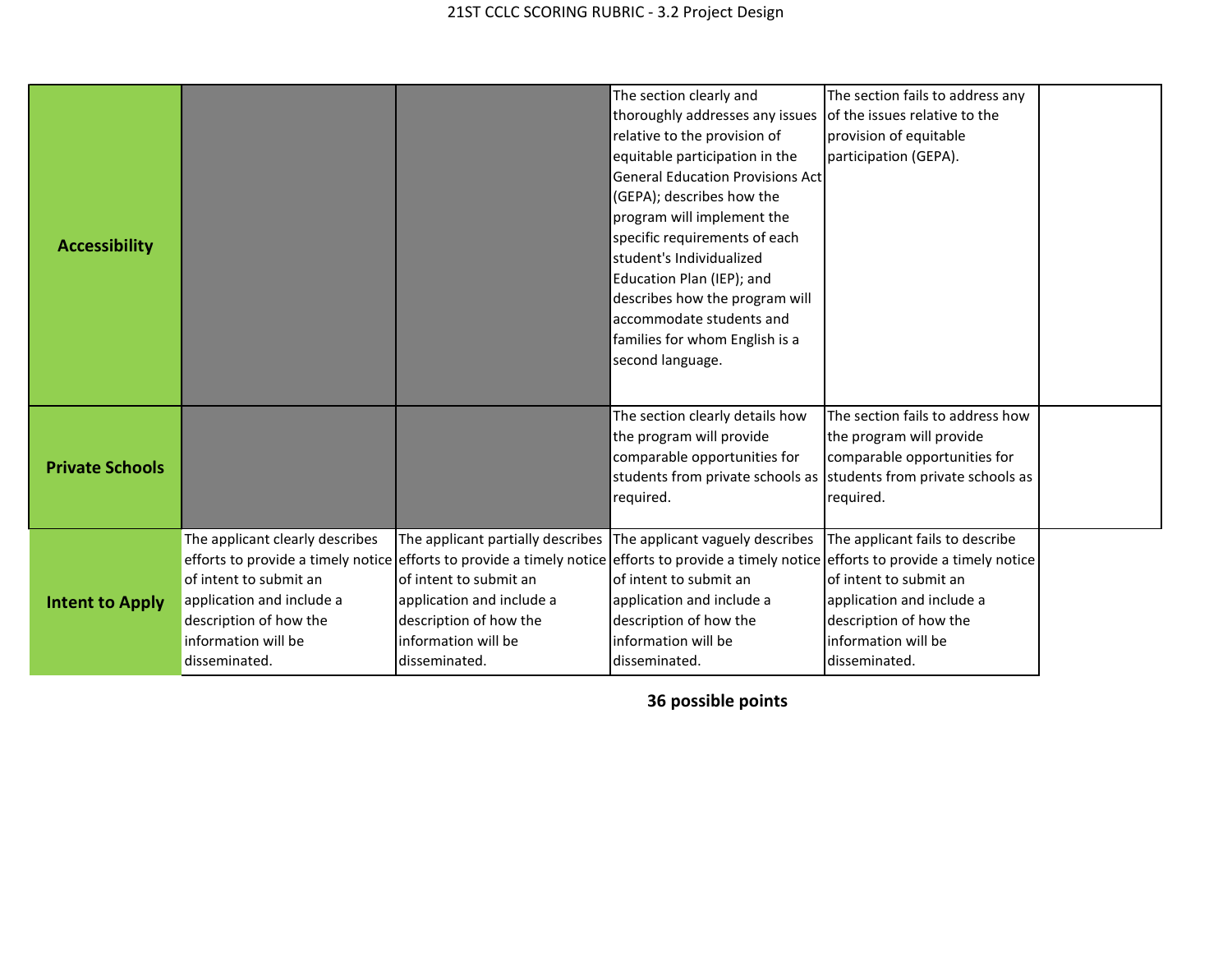| <b>Component</b>         |                                                     |                                      |                                                                 |                                                                     | <b>Score</b> |
|--------------------------|-----------------------------------------------------|--------------------------------------|-----------------------------------------------------------------|---------------------------------------------------------------------|--------------|
|                          | Exhibit 4 includes all five of the                  | Exhibit 4 includes four of the       | Exhibit 4 includes three of the                                 | The Performance Goals in Exhibit                                    |              |
|                          | mandatory performance goals                         | mandatory performance goals          | mandatory performance goals                                     | 4 are not included; or, the                                         |              |
|                          | $(1,2,3,5,$ and 6) and the required                 | $(1,2,3,5,$ and 6) and the required  |                                                                 | (1,2,3,5, and 6) and the required Performance Goals includes 2 or   |              |
|                          | one additional performance goal                     | one additional performance goal      | one additional performance goal fewer of the 5 mandatory        |                                                                     |              |
|                          | from (4,7,8); goals are specific,                   | from (4,7,8); goals are specific,    | from (4,7,8) and goals are                                      | performance goals; and/or goals                                     |              |
|                          | Performance Goals measurable, attainable, relevant, | measurable, attainable, relevant,    | specific, measurable, attainable, are not specific, measurable, |                                                                     |              |
| (Exhibit 4)              | and time-based; and references                      | and time-based; and references       | relevant, time-based; and                                       | attainable, relevant, and time-                                     |              |
|                          | appropriate state, local, or school-                | appropriate state, local, or school- | references appropriate state,                                   | based; and does not references                                      |              |
|                          | defined baseline data or standards.                 | Idefined baseline data or            | local, or school-defined baseline                               | appropriate state, local, or                                        |              |
|                          |                                                     | standards.                           | data or standards.                                              | Ischool-defined baseline data or                                    |              |
|                          |                                                     |                                      |                                                                 | standards.                                                          |              |
|                          |                                                     |                                      |                                                                 |                                                                     |              |
|                          | Each Performance Goal in Exhibit 4                  | Most of the Performance Goals in     | Some Performance Goals in                                       | None of the Performance Goals                                       |              |
| <b>Performance Goals</b> | clearly addresses a major problem                   | Exhibit 4 are aligned with           | Exhibit 4 are aligned with needs                                | in Exhibit 4 addresses a major                                      |              |
|                          | that was identified in the Extent of                | problems identified in the Extent    | that were demonstrated in the                                   | problem identified in the Extent                                    |              |
| and Extent of            | Need of Project.                                    | of Need of Project.                  | Extent of Need of Project.                                      | of Need for Project.                                                |              |
| <b>Need Alignment</b>    |                                                     |                                      |                                                                 |                                                                     |              |
|                          |                                                     |                                      |                                                                 |                                                                     |              |
|                          | 100% of the Activities, Data                        | More than 75% of the Activities,     | More than 50% of the Activities,                                | Less than 50% of the Activities,                                    |              |
|                          | Sources, and Evaluation Methods                     | Data Sources, and Evaluation         | Data Sources, and Evaluation                                    | Data Sources, and Evaluation                                        |              |
| <b>Alignment in SEA</b>  | in Exhibit 4 are directly aligned                   | Methods in Exhibit 4 are directly    |                                                                 | Methods in Exhibit 4 are directly Methods in Exhibit 4 are directly |              |
| <b>Goals</b>             | with each performance indicator                     | aligned with each performance        | aligned with each performance                                   | aligned with each performance                                       |              |
|                          | and SEA performance goal.                           | indicator and SEA performance        | indicator and SEA performance                                   | indicator and SEA performance                                       |              |
|                          |                                                     | goal.                                | goal.                                                           | goal.                                                               |              |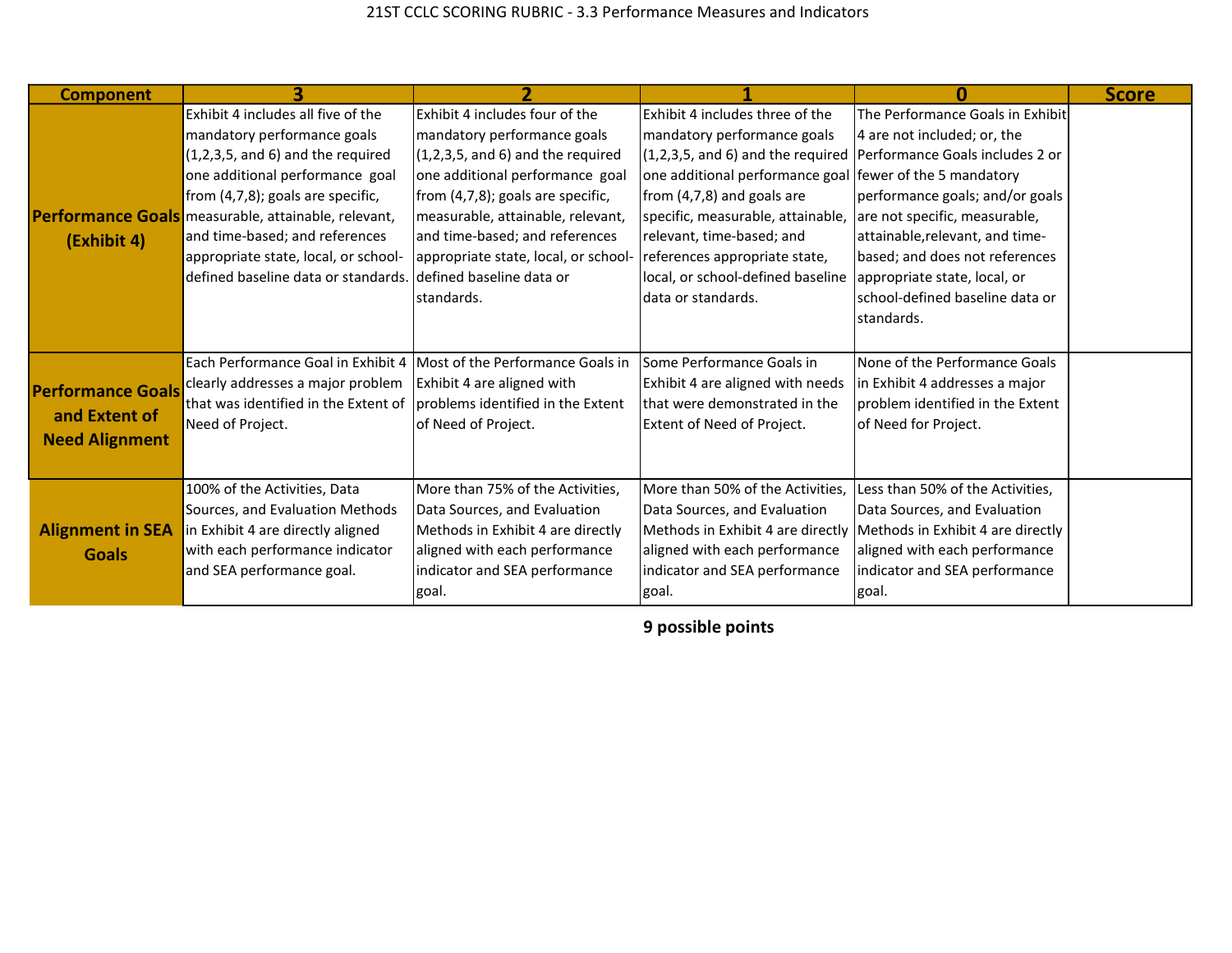| <b>Component</b>                                              | $\overline{\mathbf{3}}$                                                                                                                                                                                                                                                                                                                                                 | $\overline{\mathbf{z}}$                                                                                                                                                                                                                                                                                                                                      |                                                                                                                                                                                                                               | n                                                                                                                                                                                                                                                     | <b>Score</b> |
|---------------------------------------------------------------|-------------------------------------------------------------------------------------------------------------------------------------------------------------------------------------------------------------------------------------------------------------------------------------------------------------------------------------------------------------------------|--------------------------------------------------------------------------------------------------------------------------------------------------------------------------------------------------------------------------------------------------------------------------------------------------------------------------------------------------------------|-------------------------------------------------------------------------------------------------------------------------------------------------------------------------------------------------------------------------------|-------------------------------------------------------------------------------------------------------------------------------------------------------------------------------------------------------------------------------------------------------|--------------|
| <b>Responsibility for</b><br>Program<br><b>Implementation</b> | The section clearly outlines the<br>organizational framework and<br>identifies the positions that will be<br>responsible for grant<br>implementation (ex:Grant Manager,<br>Fiscal Officer, Academic and<br>Enrichment Teacher, Parent Liaison, and Enrichment Teacher, Parent<br>Evaluator, etc).                                                                       | The section partially outlines the<br>organizational framework and<br>identifies the positions that will be lidentifies the positions that will be framework and does not<br>responsible for grant<br>implementation (ex:Grant<br>Manager, Fiscal Officer, Academic<br>Liaison, Evaluator, etc).                                                             | The section vaguely outlines the<br>organizational framework and<br>responsible for grant<br>implementation (ex:Grant<br>Manager, Fiscal Officer, Academic<br>and Enrichment Teacher, Parent<br>Liaison, Evaluator, etc).     | The section fails to outline<br>the organizational<br>identify the positions that<br>will be responsible for grant<br>implementation (ex:Grant<br>Manager, Fiscal Officer,<br>Academic and Enrichment<br>Teacher, Parent Liaison,<br>Evaluator, etc). |              |
| <b>Leadership Team</b>                                        | The section identifies the project's<br>leadership team, qualifications,<br>amount of time each will devote to<br>the project, frequency of meetings,<br>and how each will ensure successful<br>project implementation.                                                                                                                                                 | This section identifies the project's<br>leadership team, but neglects to<br>linclude information on their<br>qualifications, OR the amount of<br>time each will devote to the<br>project, OR the frequency of<br>meetings, OR how each will ensure frequency of meetings; and how<br>successful project implementation. each will ensure successful project | This section identifies the project's<br>leadership team, but neglects to<br>include information on two or<br>more of the following:<br>qualifications; amount of time<br>each will devote to the project;<br>implementation. | This section fails to address<br>the qualifications, time<br>dedicated, meeting<br>schedule, and accountability<br>of the leadership team.                                                                                                            |              |
| <b>Steering</b><br><b>Committee</b>                           | The section identifies a Steering<br>Committee, including but not limited Committee for the project that<br>to School Administrator, Parent(s),<br>Student(s), Project Director,<br>Partners, Community Leader, etc.,<br>for the project that represents all<br>major stakeholders, including<br>qualifications and responsibilities,<br>and the frequency of meetings. | The section identifies a Steering<br>represents all major stakeholders,<br>but omits including qualifications<br>and responsibilities, OR the<br>frequency of meetings.                                                                                                                                                                                      | The section identifies a Steering<br>Committee for the project that<br>represents all some stakeholders,<br>but omits including qualifications<br>and responsibilities and the<br>frequency of meetings.                      | The section fails to identify a<br>Steering Committee for the<br>project.                                                                                                                                                                             |              |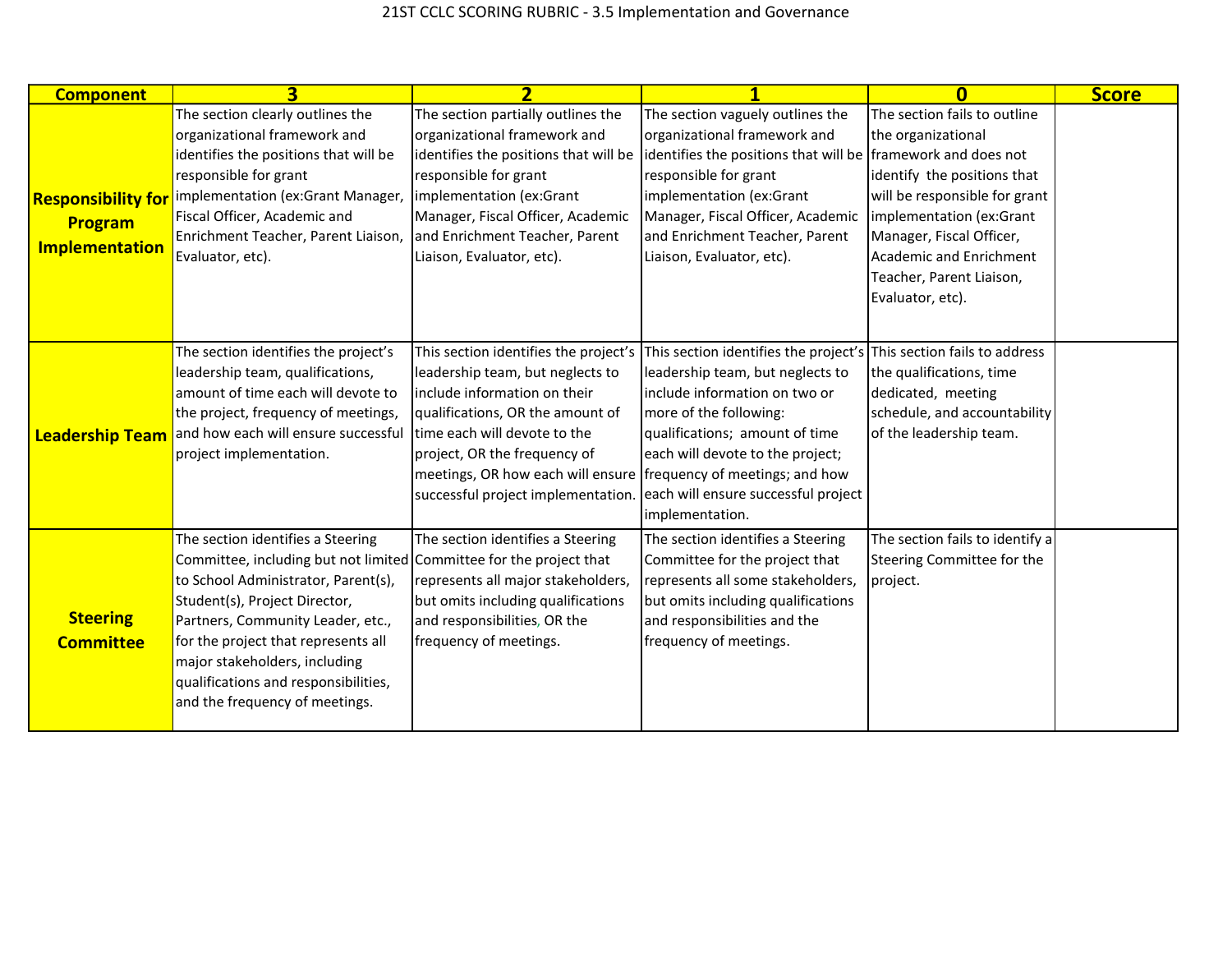|                        | The Management Plan Worksheet,                                                     | The Management Plan Worksheet, The Management Plan Worksheet, The Management Plan |                                  |                           |  |
|------------------------|------------------------------------------------------------------------------------|-----------------------------------------------------------------------------------|----------------------------------|---------------------------|--|
|                        | Exhibit 5, clearly supports the                                                    | <b>Exhibit 5 supports the proposed</b>                                            | Exhibit 5 provides incomplete    | Worksheet, Exhibit 5, was |  |
|                        | proposed Project Design and                                                        | <b>Project Design and includes most</b>                                           | support of the proposed Project  | not included in the       |  |
| <b>Management</b>      | includes all major management                                                      | of the major management (SMART) Design and includes portions of                   |                                  | proposal.                 |  |
| <b>Plan Worksheet,</b> | $\blacksquare$ (SMART) actions, the timeframe, and actions, the timeframe, and the |                                                                                   | the major management (SMART)     |                           |  |
| <b>Exhibit 5</b>       | the specific persons responsible for $\vert$ specific persons responsible for      |                                                                                   | actions, the timeframe, and the  |                           |  |
|                        | each action, and worksheet does not each action; and worksheet does                |                                                                                   | specific persons responsible for |                           |  |
|                        | include direct service activities.                                                 | not include direct service activities. each action.                               |                                  |                           |  |
|                        |                                                                                    |                                                                                   |                                  |                           |  |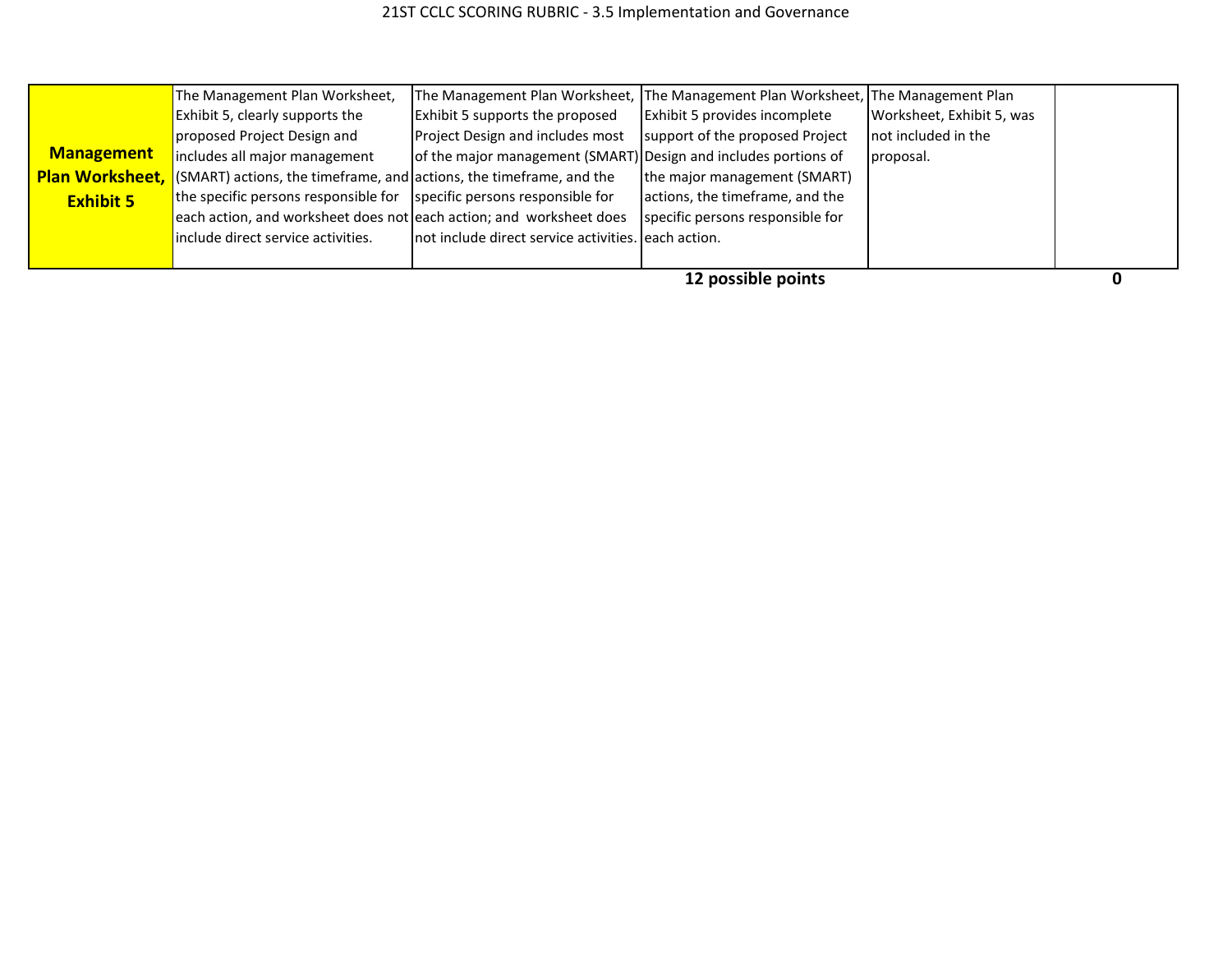| <b>Evaluator</b>                               |                                                                                                                                                                                                                                                                                                                                                |                                                                                                                                                                                            | The section clearly specifies a third<br>the external evaluation who<br>appears to have the necessary<br>qualifications (including their<br>resume in the Appendices), OR<br>provides a detailed job description<br>and a selection process that will<br>enable a qualified evaluator to be<br>identified. | The section fails to specify a third<br>party individual or group to conduct party individual or group to conduct<br>the external evaluation, AND fails to<br>provide a detailed job description. |  |
|------------------------------------------------|------------------------------------------------------------------------------------------------------------------------------------------------------------------------------------------------------------------------------------------------------------------------------------------------------------------------------------------------|--------------------------------------------------------------------------------------------------------------------------------------------------------------------------------------------|------------------------------------------------------------------------------------------------------------------------------------------------------------------------------------------------------------------------------------------------------------------------------------------------------------|---------------------------------------------------------------------------------------------------------------------------------------------------------------------------------------------------|--|
| <b>Use of Evaluation</b>                       | The section provides a well-thought-The section provides a plan<br>out plan (including timeline) for<br>using evaluation findings that will<br>enable project leaders to make<br>appropriate improvements in the<br>project.                                                                                                                   | (including timeline) for using<br>evaluation findings that will enable<br>project leaders to make some<br>improvements in the project, but<br>some aspects of the plan are<br>problematic. | The section provides a vague plan<br>for using evaluation findings, or it is for using evaluation findings.<br>unclear how it will enable project<br>leaders to make improvements in<br>the project.                                                                                                       | The section does not provide a plan                                                                                                                                                               |  |
| <b>Dissemination to</b><br><b>Stakeholders</b> | There is a clear and effective plan<br>for disseminating the evaluation<br>findings to all major stakeholders<br>(including participants and their<br>families) and all individuals with an<br>interest in the project, including<br>how dissemination formats will be<br>appropriately tailored to meet the<br>needs of diverse stakeholders. | There is a plan for disseminating<br>the evaluation findings to most<br>major stakeholders (including<br>participants and their families), but<br>some stakeholders are excluded.          | There is a plan for disseminating<br>the evaluation findings to some<br>stakeholders but participants and<br>their families are not included, OR<br>formats are not appropriately<br>tailored for the targeted audiences.                                                                                  | The section does not provide a plan<br>for disseminating the evaluation<br>findings to any stakeholders.                                                                                          |  |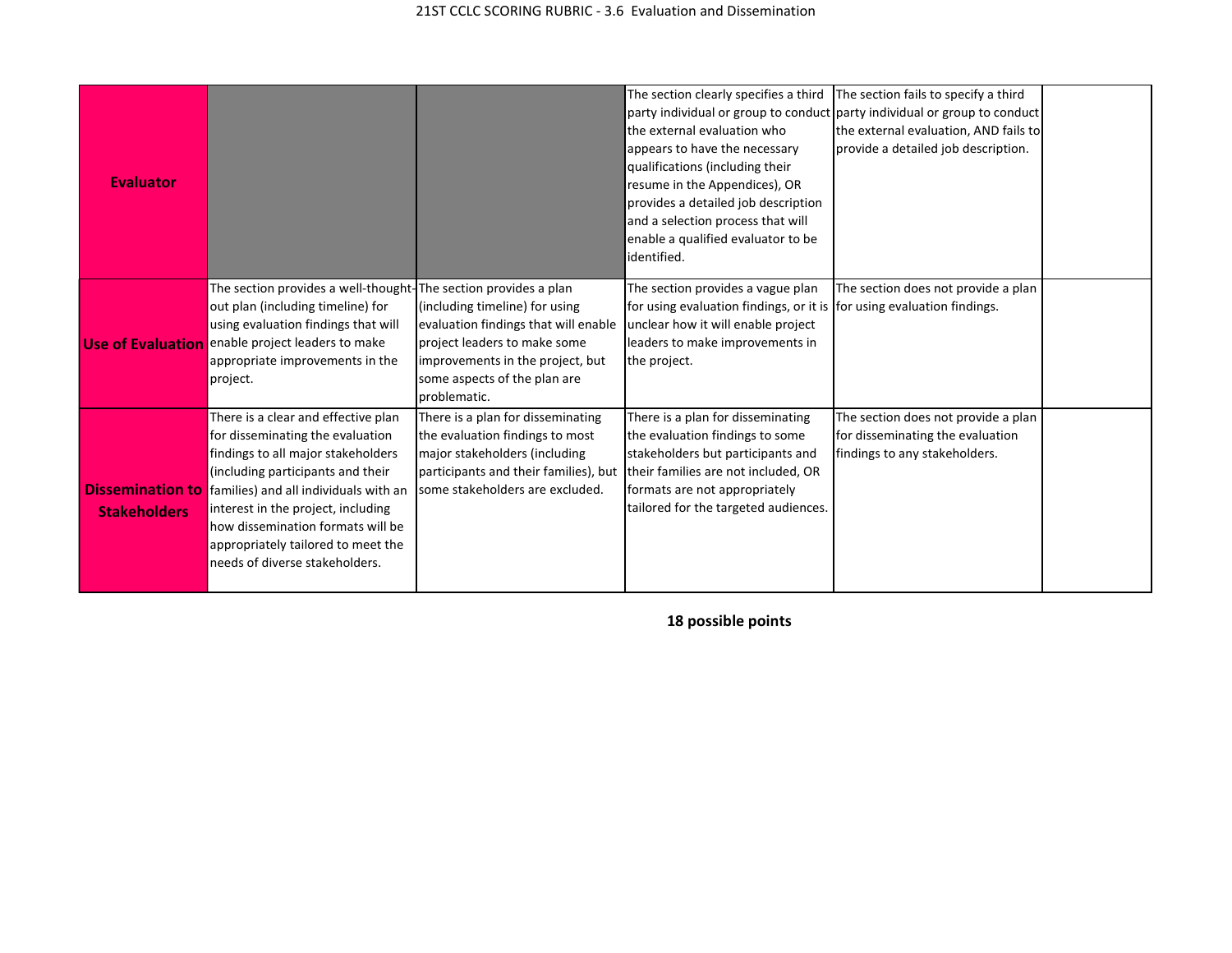| <b>Component</b>                                                                                |                                                                                                                           |                                                                   |                                                                                                 |                                                                                                 | <b>Score</b> |
|-------------------------------------------------------------------------------------------------|---------------------------------------------------------------------------------------------------------------------------|-------------------------------------------------------------------|-------------------------------------------------------------------------------------------------|-------------------------------------------------------------------------------------------------|--------------|
| <b>Coordination</b><br>with Other<br><b>Programs and/or and/or other funds.</b><br><b>Funds</b> | The section clearly and<br>thoroughly describes plans to<br>coordinate with other programs   programs and/or other funds. | The section partially describes<br>plans to coordinate with other | The section vaguely describes<br>plans to coordinate with other<br>programs and/or other funds. | The section fails to describe<br>plans to coordinate with other<br>programs and/or other funds. |              |
|                                                                                                 |                                                                                                                           |                                                                   | .<br>.<br>$\sim$                                                                                |                                                                                                 |              |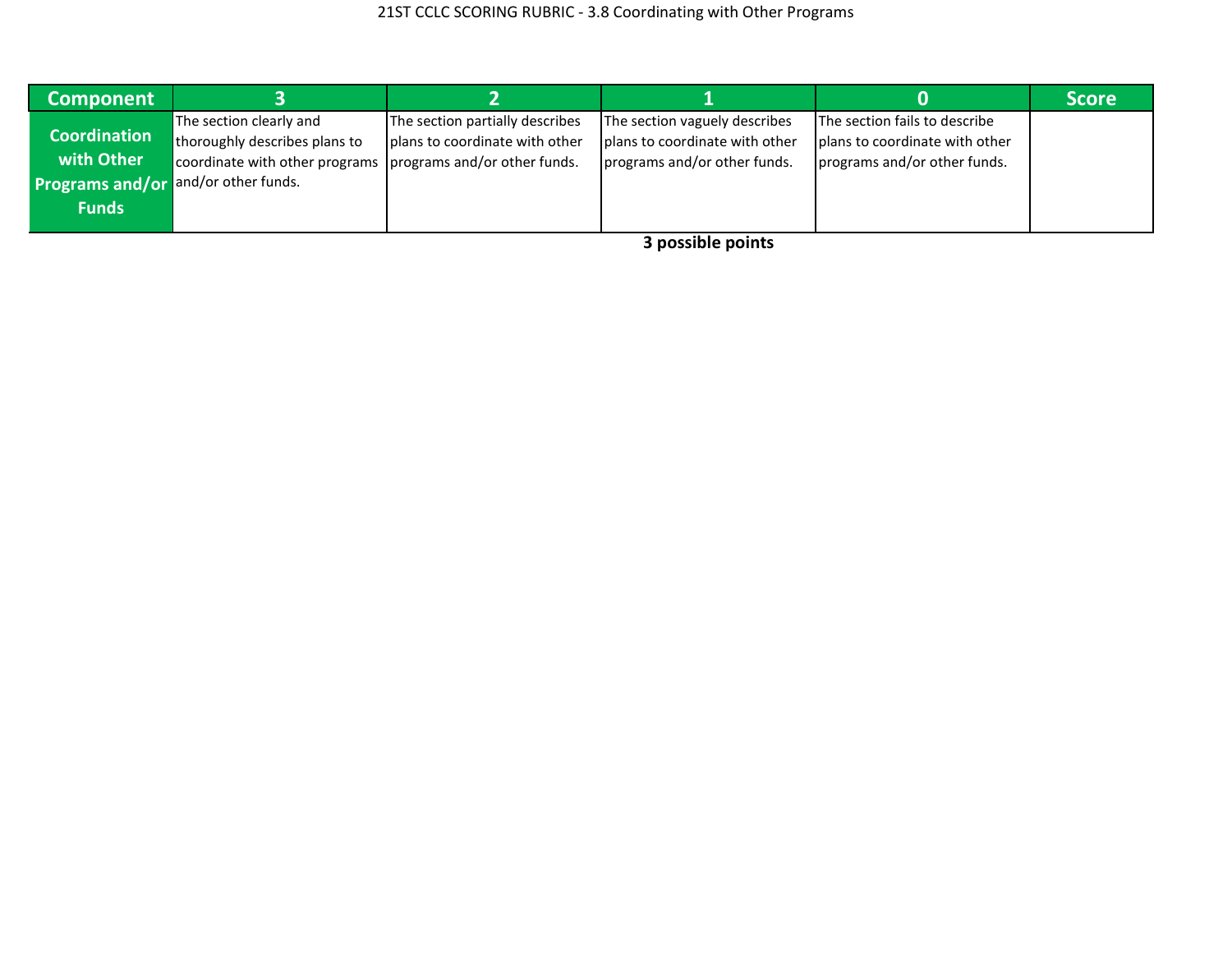| Component                                              | 3 | $\overline{2}$                                                                                                                                                                                                                                                                                                              | 1                                                                                                                                                                                                                                                                                                                                                                                                              | $\mathbf{0}$                                                                                                                                                                                                                | <b>Score</b> |
|--------------------------------------------------------|---|-----------------------------------------------------------------------------------------------------------------------------------------------------------------------------------------------------------------------------------------------------------------------------------------------------------------------------|----------------------------------------------------------------------------------------------------------------------------------------------------------------------------------------------------------------------------------------------------------------------------------------------------------------------------------------------------------------------------------------------------------------|-----------------------------------------------------------------------------------------------------------------------------------------------------------------------------------------------------------------------------|--------------|
| <b>Partner</b><br><b>Accountability</b>                |   | The section clearly and<br>thoroughly describes the<br>mechanisms by which the<br>project will define and hold<br>partners accountable to specific<br>roles, responsibilities,<br>contributions, and deliverables<br>(e.g., contracts, Memoranda of<br>Understanding).                                                      | The section provides a<br>description, but omits key<br>elements of the mechanisms by mechanisms by which<br>which the project will define<br>and hold partners accountable<br>to specific roles,<br>responsibilities, contributions,<br>and deliverables (e.g.,<br>contracts, Memoranda of<br>Understanding).                                                                                                 | The section fails to<br>describe the<br>the project will hold<br>partners accountable to<br>specific roles,<br>responsibilities,<br>contributions, and<br>deliverables (e.g.,<br>contracts, Memoranda<br>of Understanding). |              |
| <b>Partners Plan</b><br>Worksheet/<br><b>Exhibit 6</b> |   | The Partners Plan Worksheet,<br>Exhibit 6, clearly indicates the<br>project's partners; respective<br>roles in the project; goals,<br>objectives, and population the<br>partners will target; benefits<br>each will receive; and specific<br>contribution partners will make<br>(e.g., financial, equipment,<br>personnel). | The Partners Plan Worksheet,<br>Exhibit 6, indicates the project's Worksheet, Exhibit 6,<br>partners but does not clearly<br>indicate some of the following<br>components: respective roles in<br>the project; goals, objectives,<br>and population the partners<br>will target; benefits each will<br>receive; and specific<br>contribution partners will make<br>(e.g., financial, equipment,<br>personnel). | The Partners Plan<br>was not included in the<br>proposal.                                                                                                                                                                   |              |
| <b>Letters of</b><br><b>Commitment</b>                 |   | 100% of Partner Letters contain<br>all the components that are<br>outlined in subsection a-f in<br>Section 3.9.2 of the RFP.                                                                                                                                                                                                | At least 75% of Partner Letters<br>contain the components that<br>lare outlined in a-f in Section<br>3.9.2 of the RFP.                                                                                                                                                                                                                                                                                         | Less than 75% of<br><b>Partner Letters contain</b><br>all the components that<br>are outlined in a-f in<br>Section 3.9.2 of the RFP.                                                                                        |              |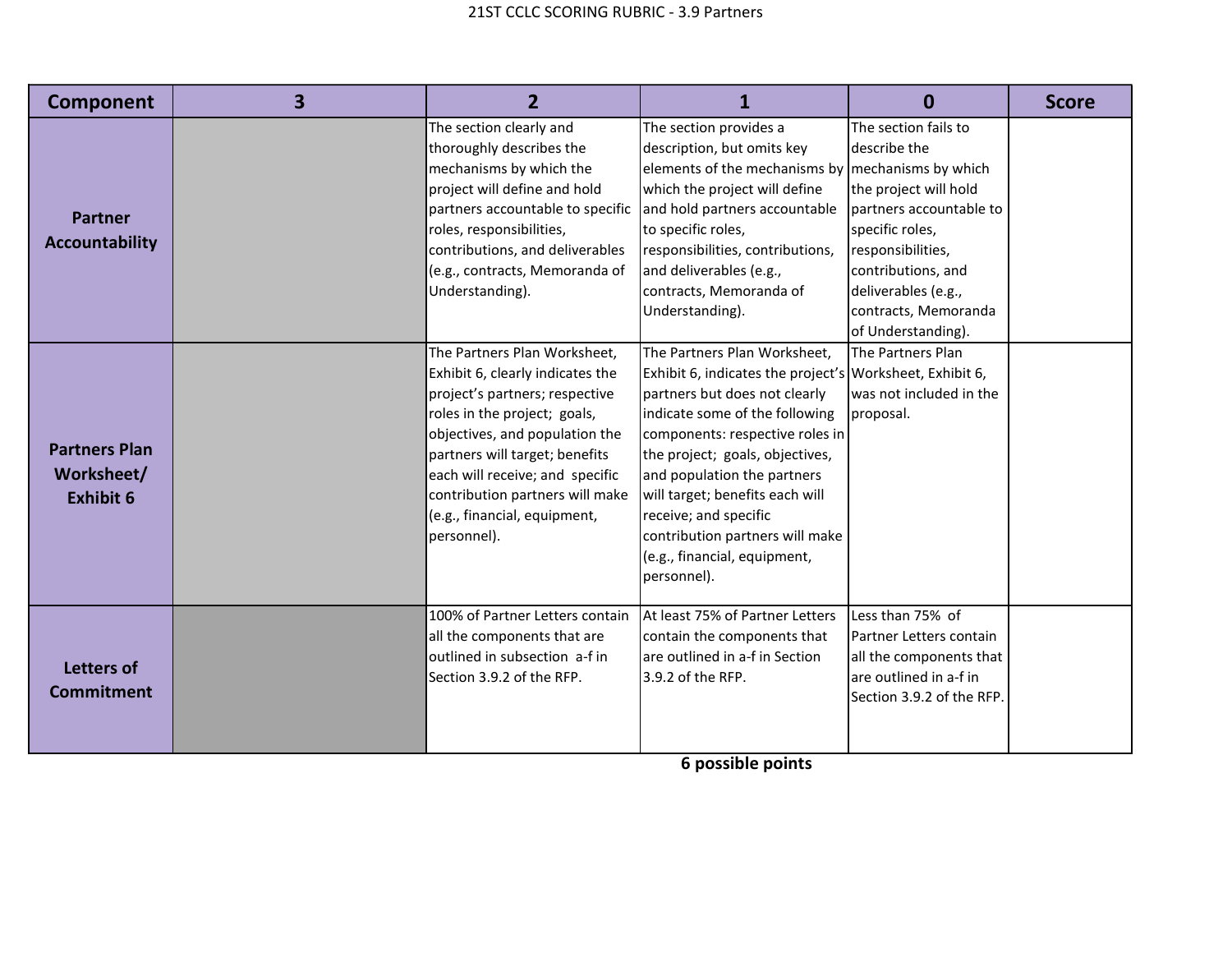| <b>Component</b>                        | 3                                                                                                                                                                                                                                     |                                                                                                                                                                                                 |                                                                                                                                                      | 0                                                                                                                                   | <b>Score</b> |
|-----------------------------------------|---------------------------------------------------------------------------------------------------------------------------------------------------------------------------------------------------------------------------------------|-------------------------------------------------------------------------------------------------------------------------------------------------------------------------------------------------|------------------------------------------------------------------------------------------------------------------------------------------------------|-------------------------------------------------------------------------------------------------------------------------------------|--------------|
| <b>Additional</b><br><b>Resources</b>   | The section clearly and<br>thoroughly explains how project<br>will be sustained after Year 3 of<br>funding including any planned<br>efforts to secure additional<br>partners and/or funding sources. partners and/or funding sources. | The section partially provides an The section provides a vague<br>explanation on how project will<br>be sustained after Year 3 of<br>funding and refers to some<br>efforts to secure additional | explanation on how project will<br>lbe sustained after Year 3 of<br>funding.                                                                         | There is no discussion of how<br>the project will be sustained<br>after Year 3 of funding.                                          |              |
| <b>Current Partners</b>                 | The section clearly describes<br>how the project will maintain its<br>current partners after Year 3 of<br>funding.                                                                                                                    | The section partially describes<br>current partners after Year 3 of<br>funding.                                                                                                                 | The section vaguely describes<br>how the project will maintain its how the project will maintain its<br>current partners after Year 3 of<br>funding. | The section does not provide an<br>explanation of how the project<br>will maintain its current partners<br>after Year 3 of funding. |              |
| <b>Matching</b><br><b>Contributions</b> |                                                                                                                                                                                                                                       |                                                                                                                                                                                                 | The proposed budget includes a<br>10% in-kind contribution for<br>Year 1.                                                                            | The proposed budget does not<br>include a 10% in-kind<br>contribution for Year 1.                                                   |              |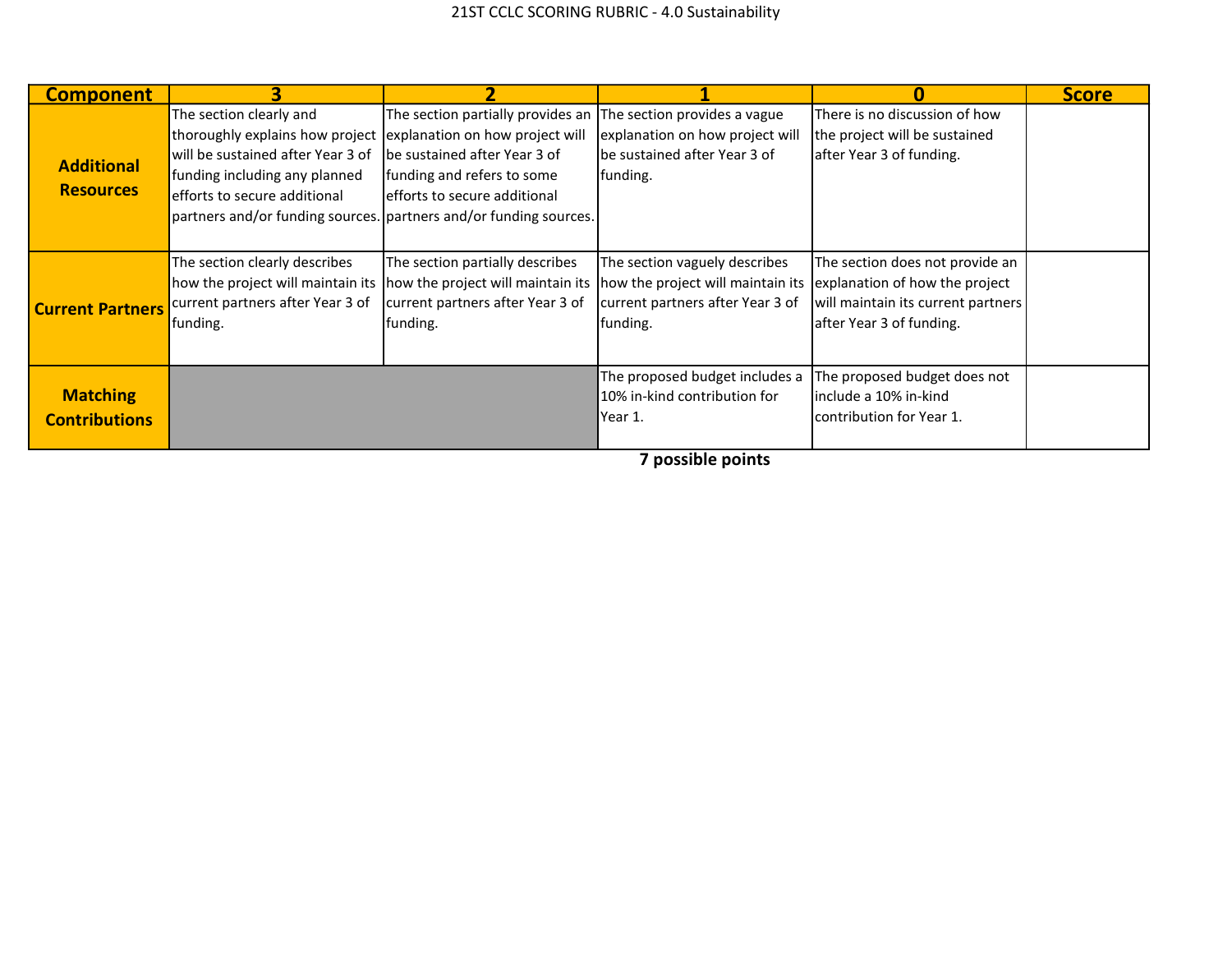| <b>Component</b>        |                                                                                                                                                                                                                                                                                                                                                  |                                                                                                                                                                                                                                                                                                                                                                    |                                                                                                                                                                                                                                                                                                                                                                    |                                                                                                                                                                                                                                                 | <b>Score</b> |
|-------------------------|--------------------------------------------------------------------------------------------------------------------------------------------------------------------------------------------------------------------------------------------------------------------------------------------------------------------------------------------------|--------------------------------------------------------------------------------------------------------------------------------------------------------------------------------------------------------------------------------------------------------------------------------------------------------------------------------------------------------------------|--------------------------------------------------------------------------------------------------------------------------------------------------------------------------------------------------------------------------------------------------------------------------------------------------------------------------------------------------------------------|-------------------------------------------------------------------------------------------------------------------------------------------------------------------------------------------------------------------------------------------------|--------------|
| <b>Adequacy of</b>      | The section clearly and<br>thoroughly demonstrates that<br>there are sufficient, but<br>reasonable and cost effective,<br>resources to successfully                                                                                                                                                                                              | With the exception of one or<br>two line items, this section<br>demonstrates there are<br>sufficient, but reasonable and<br>cost effective resources to                                                                                                                                                                                                            | The section demonstrates there<br>are sufficient, but not<br>necessarily reasonable or cost<br>effective resources to implement unreasonable resources.<br>the proposed program as                                                                                                                                                                                 | The section does not provide a<br>budget OR the provided budget<br>provides insufficient,                                                                                                                                                       |              |
| <b>Funding Request</b>  | implement the proposed<br>program as described in the<br>project narrative.                                                                                                                                                                                                                                                                      | successfully implement the<br>proposed program as described<br>in the project narrative.                                                                                                                                                                                                                                                                           | described in the project<br>narrative.                                                                                                                                                                                                                                                                                                                             |                                                                                                                                                                                                                                                 |              |
| <b>Budget Narrative</b> |                                                                                                                                                                                                                                                                                                                                                  | The budget narrative describes a<br>clear relationship between the<br>activities described in the<br>application, proposed allocation<br>of grant funds, and rationale for<br>proposed cost.                                                                                                                                                                       | The budget narrative somewhat<br>describes a relationship<br>between the activities described<br>in the application, proposed<br>allocation of grant funds, and<br>rationale for proposed cost.                                                                                                                                                                    | The budget narrative is not<br>provided.                                                                                                                                                                                                        |              |
| <b>Budget Worksheet</b> | This section's breaks details the<br>first year year of the project in<br>an itemized budget, itemize<br>general expenses into specific<br>line specifies how the expense<br>was calculated for each line<br>item, and clearly show the<br>requested funds and in-kind<br>contributions, identified source,<br>and in-kind levels at 10% in Year | This section's breaks details the<br>first year year of the project in<br>an itemized budget, itemize<br>general expenses into specific<br>line specifies how the expense<br>was calculated for each line<br>item, but does not clearly show<br>the requested funds and in-kind<br>contributions, identified source,<br>and/or in-kind levels at 10% in<br>Year 1. | This section's breaks details the<br>first year year of the project in<br>an itemized budget, itemize<br>general expenses into specific<br>line specifies how the expense<br>was calculated for each line<br>item, but does not clearly show<br>the requested funds and in-kind<br>contributions, identified source,<br>and/or in-kind levels at 10% in<br>Year 1. | The section's itemized budget<br>either fails to break down the<br>general expenses into specific<br>line items, or does not specify<br>how the expense was calculated<br>for each line item to indicate in-<br>kind contributions and sources. |              |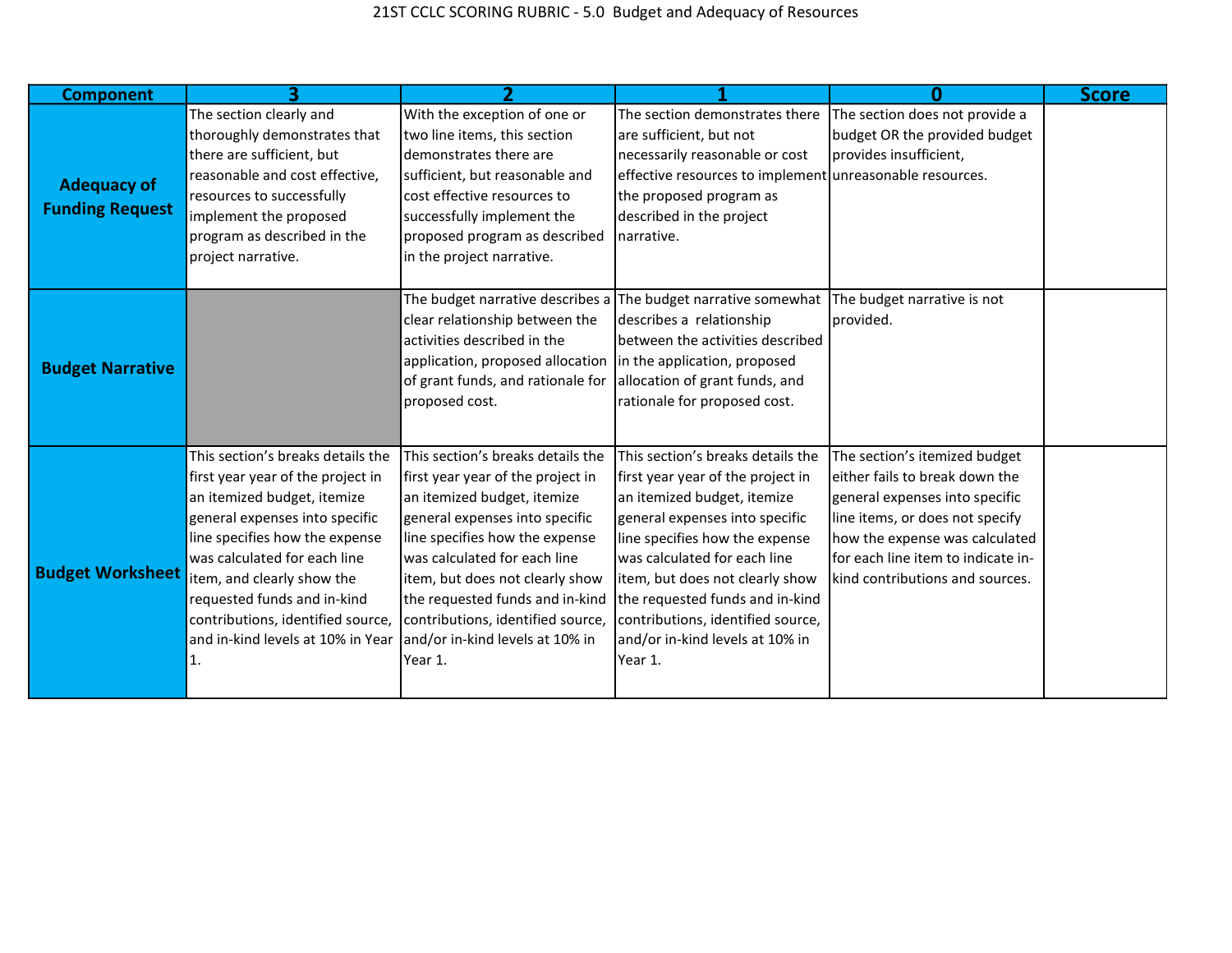| <b>Budget Alignment</b> | The budget worksheet, budget<br>narrative, and C125 have been<br>submitted and all budget objects submitted and some of the<br>(Salaries and Wages, Contracted budget objects (Salaries and<br>Services, Supplies and Materials, Wages, Contracted Services,<br>Other Charges, Equipment, and<br>Transfers) are in direct<br>alignment. | The budget worksheet, budget<br>narrative, and C125 have been<br>Supplies and Materials, Other<br>Charges, Equipment, and<br>Transfers) are in direct<br>alignment. | The budget worksheet, budget<br>narrative, and C125 have been<br>submitted and some of the<br>budget objects (Salaries and<br>Wages, Contracted Services,<br>Supplies and Materials, Other<br>Charges, Equipment, and<br>Transfers) are in direct<br>alignment. | The budget worksheet, budget<br>narrative, and/or C125 have not<br>been submitted.                                                                              |  |
|-------------------------|-----------------------------------------------------------------------------------------------------------------------------------------------------------------------------------------------------------------------------------------------------------------------------------------------------------------------------------------|---------------------------------------------------------------------------------------------------------------------------------------------------------------------|-----------------------------------------------------------------------------------------------------------------------------------------------------------------------------------------------------------------------------------------------------------------|-----------------------------------------------------------------------------------------------------------------------------------------------------------------|--|
| <b>Finance Official</b> |                                                                                                                                                                                                                                                                                                                                         |                                                                                                                                                                     | been included Under Salaries<br>and Wages or Contracted<br>Services.                                                                                                                                                                                            | A finance official/bookeeper has   A finance official/bookeeper has<br>not been included included<br>Under Salaries and Wages or<br><b>Contracted Services.</b> |  |
| <b>Vendor Contracts</b> |                                                                                                                                                                                                                                                                                                                                         |                                                                                                                                                                     | All vendor contracts have been<br>included in the proposal.                                                                                                                                                                                                     | All vendor contracts have not<br>been included in the proposal.                                                                                                 |  |